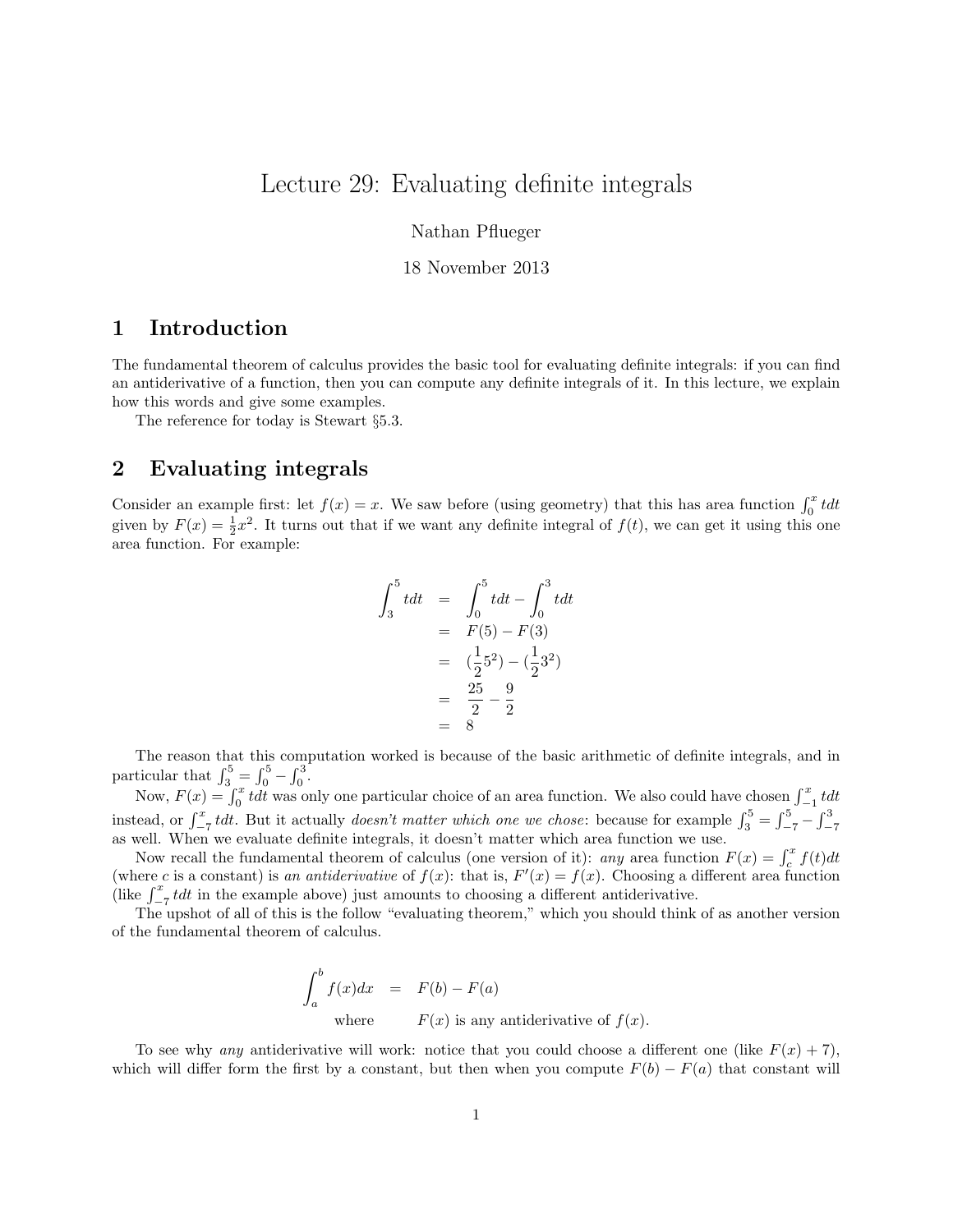cancel (e.g.  $(F(b) + 7) - (F(a) + 7) = F(b) - F(a)$ ). So it doesn't matter which antiderivative you pick; you should reach for the most convenient one.

You might also see this fact written in the following way. This is the same statement; here  $f$  just plays the role of  $F$  and  $f'$  plays the role of  $f$ .

$$
\int_{a}^{b} f'(x)dx = f(b) - f(a)
$$

This version of the statement might feel more obvious to you (it certainly does to be): it says that the difference in a quantity between two times  $(a \text{ and } b)$  is given by adding up (accumulating) the derivative of the function from one time to the other.

#### 3 Summary and shorthand

To summarize the discussion above, here's the standard notation for computing definite integrals. Here as usual  $F(x)$  means your favorite antiderivative of  $f(x)$ .

$$
\int_{a}^{b} f(x)dx = [F(x)]_{a}^{b}
$$

$$
= F(b) - F(a)
$$

The notation  $[F(x)]_a^b$  is just a bit of shorthand, and it means exactly what's written in the second line: evaluate  $F(x)$  and b and a, and subtract the latter from the former.

For example:

$$
\int_3^7 2x \, dx = \left[ x^2 \right]_3^7
$$
  
=  $7^2 - 3^2$   
= 40

Here, the very first equals sign is justified because the derivative of  $x^2$  is  $2x$ . It doesn't matter how I come up with  $x^2$ ; all that matters is that its derivative is  $2x$  (which I can easily check). Evaluating integrals is often about inspired guessing. Fortunately, there are also some good standard methods, which we'll start to study next time.

### 4 Summary of key antiderivatives

As you can see, the hard part of evaluating definite integrals algebraically is usually finding an antiderivative. As we've said before, this is fiendishly difficult in general (a classic example is  $e^{x^2}$ , which is actually known to be impossible to antidifferentiate using simple functions). The main methods all revolve on re-expressing a simplifying the function you hope to integrate, with the goal of eventually reducing the problem to integrating a simple function whose antiderivative is known.

For this reason, it is crucial that you know the most common antiderivatives very well. Not only will you need to recall them often, but you'll need to look for them, so that you can detect cases where a complicated integral can be reduced to a simple one. Therefore we suggest that you learn, at a minimum, the following antiderivatives, well enough that you don't have to think at all to produce them.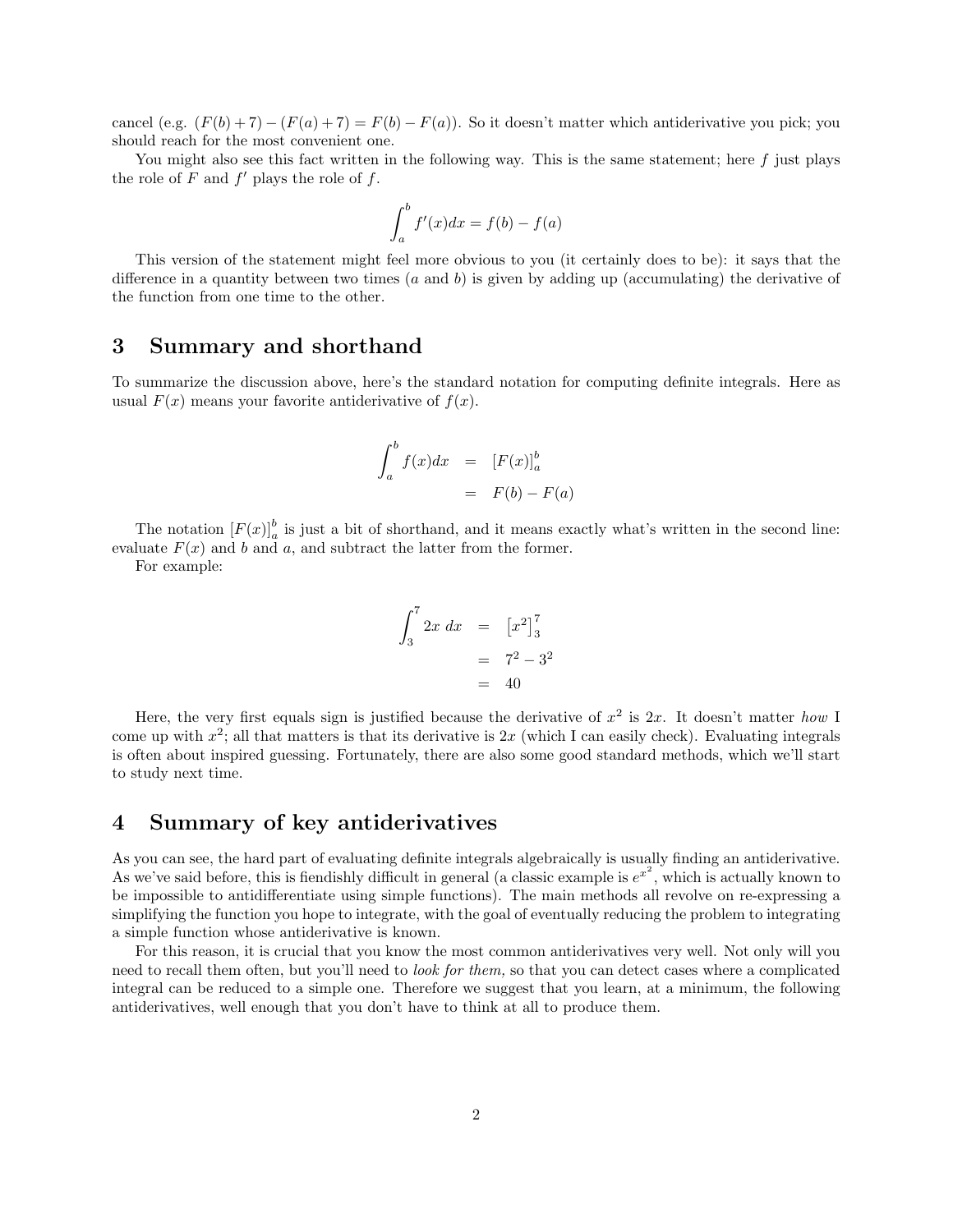| f(x)                             | F(x)                   |
|----------------------------------|------------------------|
| $x^{-1}$                         | $\ln  x $              |
| $1/\sqrt{x}$                     | $2\sqrt{x}$            |
| 1                                | $\hat{x}$              |
| $\sqrt{x}$                       | $\frac{2}{3}x^{3/2}$   |
| $\overline{x}$                   | $\frac{1}{2}x^2$       |
| $x^n$ (any constant $n \neq 1$ ) | $\frac{1}{n+1}x^{n+1}$ |
| $e^x$                            | $e^x$                  |
| $a^x$ (any constant $a > 0$ )    | $\frac{1}{\ln a}a^x$   |
| $\cos x$                         | $\sin x$               |
| $\sin x$                         | $-\cos x$              |
| $\sec^2 x$                       | $\tan x$               |
| $\sec x \tan x$                  | $\sec x$               |
| $\frac{1}{\sqrt{1-x^2}}$         | $\sin^{-1} x$          |
| $\frac{1}{1+x^2}$                | $\tan^{-1} x$          |

Of these, the hardest to remember are the last two. You may just want to memorize them. One clue Of these, the nardest to remember are the last two. You may just want to memorize them. One clue<br>that helps me: expression like  $\sqrt{1-x^2}$  and  $1+x^2$  are dead giveaways that the Pythagorean theorem is lurking somewhere nearby. And indeed both of these derivatives were obtained by using the Pythagorean theorem to work with trig and inverse trig functions. So when you see these, this may remind you that there is trigonometry at work.

In any case, just know these antiderivatives. You've probably noticed that I hate memorization, so I favor rehearsing over memorizing (practicing the derivations until it becomes instant), but do whatever works for you.

# 5 Examples

Here are some examples of definite integrals. Computations of each one follow, along with some commentary.

1.

$$
\int_1^4 3\sqrt{x} dx
$$

2.

$$
\int_0^\pi 5\sin\theta d\theta
$$

3.

$$
\int_{x}^{7x} \frac{dt}{t}
$$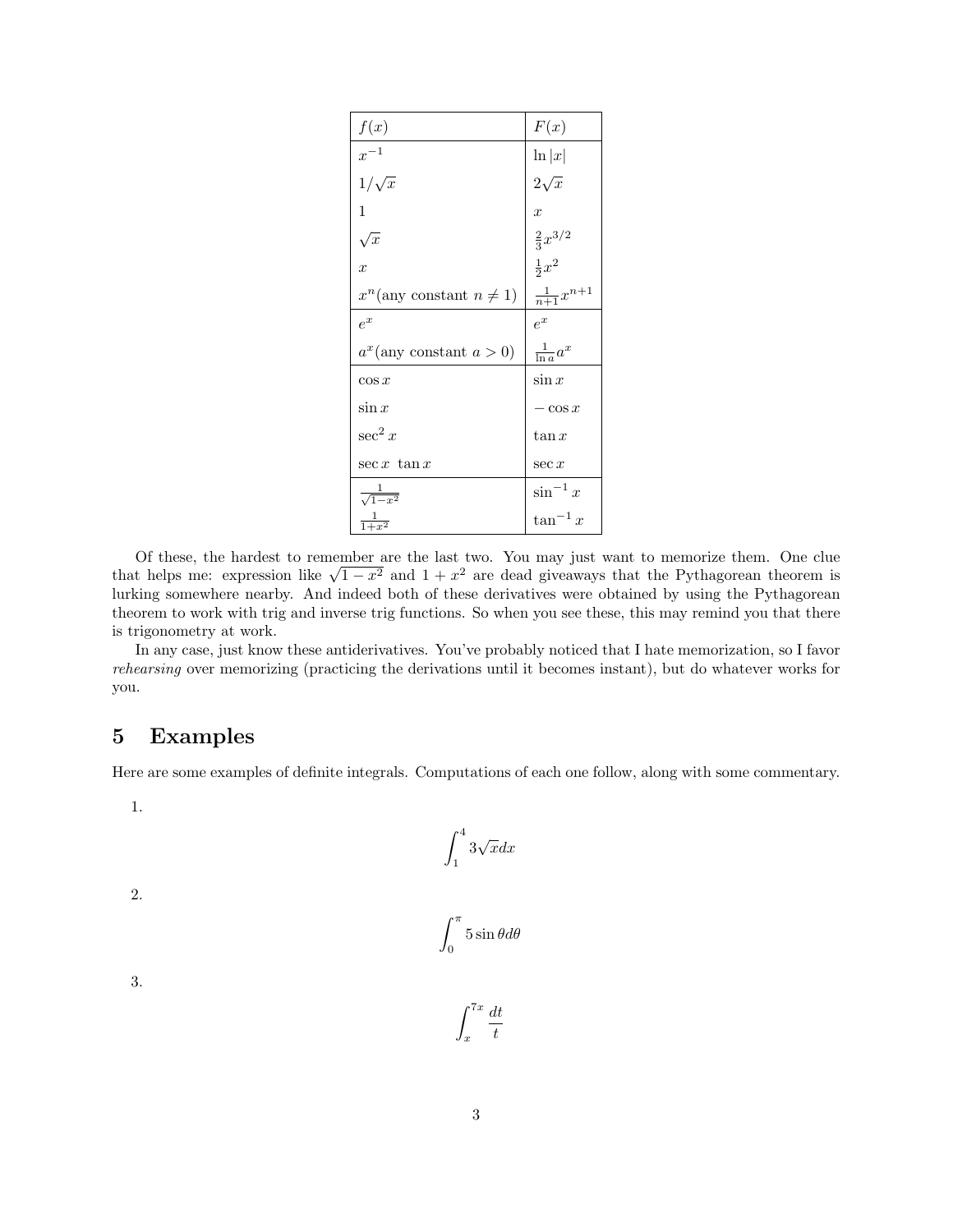4.
$$
\int_0^{10} e^{-t} dt
$$
\n5.
$$
\int_h^1 \frac{1}{\sqrt{x}} dx
$$
\n6.
$$
\int_{-\pi/3}^{\pi/3} (2 - \sec^2 x) dx
$$
\n7.
$$
\int_{-1}^1 \frac{1}{1 + x^2} dx
$$
\n8.
$$
\int_{-1/2}^{1/2} \frac{1}{\sqrt{1 - x^2}} dx
$$

Here are computations for each of these integrals, with some commentary in some cases.

1.

$$
\int_{1}^{4} 3\sqrt{x} dx = [2x^{3/2}]_{1}^{4}
$$
  
= 2 \cdot 4^{3/2} - 2 \cdot 1^{3/2}  
= 2 \cdot 8 - 2  
= 14

Here, we know that an antiderivative of  $\sqrt{x}$  is  $\frac{2}{3}x^{3/2}$ . To get an antiderivative of  $3\sqrt{x}$ , I just multiplied by 3.

2.

$$
\int_0^{\pi} 5 \sin \theta d\theta = [5(-\cos \theta)]_0^{\pi}
$$
  
= 5 \cdot (-(-1)) - 5 \cdot (-1)  
= 5 + 5  
= 10

3.

$$
\int_{x}^{7x} \frac{dt}{t} = [\ln |t|]_{x}^{7x}
$$

$$
= \ln |7x| - \ln |x|
$$

$$
= \ln \left| \frac{7x}{x} \right|
$$

$$
= \ln 7
$$

The variable x here turns out not to matter. At the end of the computation, this integral does not depend on  $x$ .